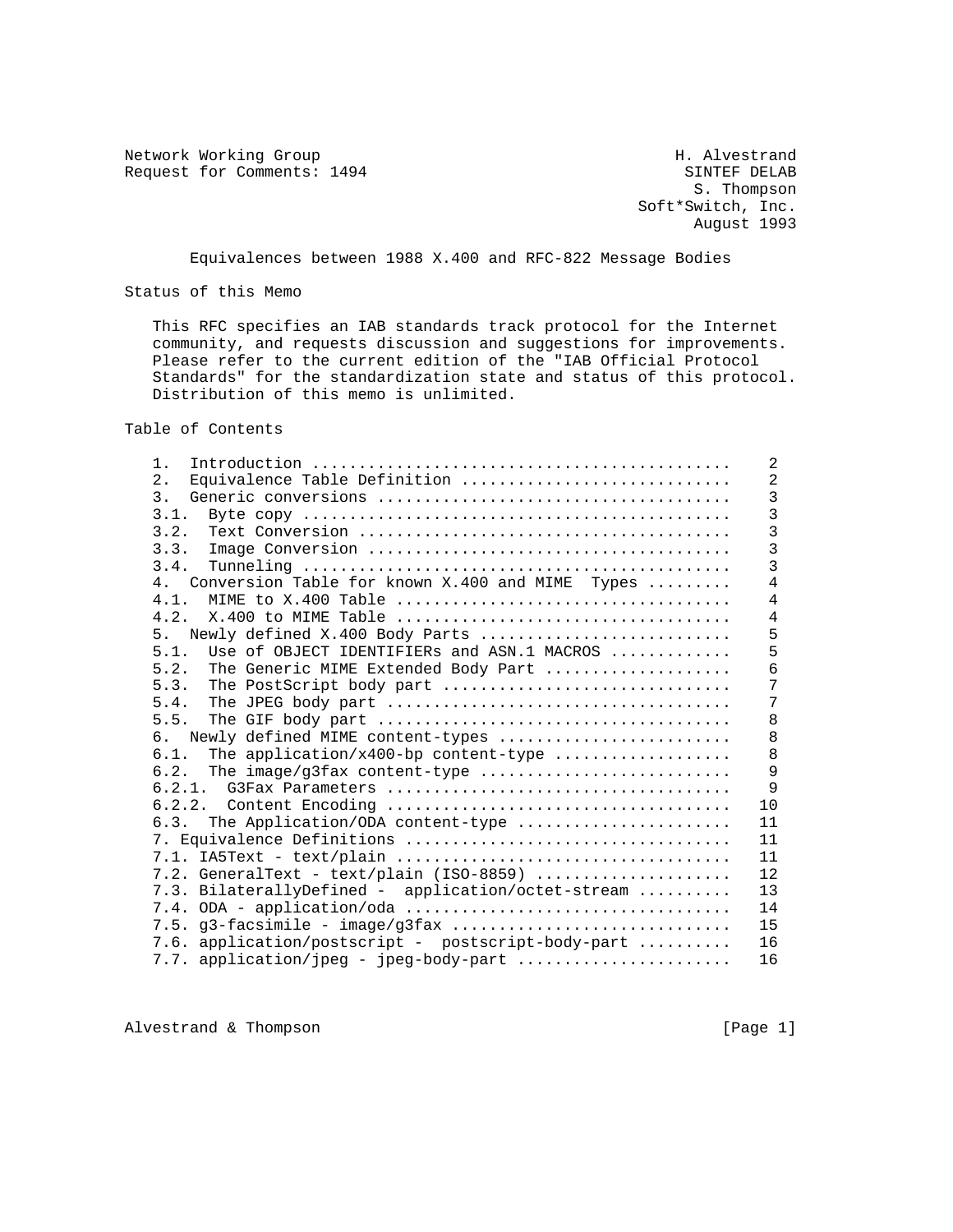| 9. IANA Registration form for new mappings  17 |  |
|------------------------------------------------|--|
|                                                |  |
|                                                |  |
|                                                |  |

### 1. Introduction

 This document is a companion to [1], which defines the principles behind interworking between MIME-based RFC-822 mail and X.400 mail. This document describes the content of the "IANA MHS/MIME Equivalence table" referenced in the companion document, and defines the initial configuration of this table. Mappings for new MIME content-types and/or X.400 body part types should be registered with the IANA to minimize redundancy and promote interoperability.

 In MIME, the term "content-type" is used to refer to an information object contained in the body of a message. In contrast, X.400 uses the term "body part type." In this document, the term "body part" is used to refer to either.

 Please send comments to the MIME-MHS mailing list: <mime-mhs@surfnet.nl>.

2. Equivalence Table Definition

 For each MIME content-type/X.400 body part pair, the Equivalence Table will contain an entry with the following sections:

X.400 Body Part

 This section identifies the X.400 Body Part governed by this Table entry. It includes any OBJECT IDENTIFIERs or other parameters necessary to uniquely identify the Body Part.

MIME Content-Type

 This section identifies the MIME content-type governed by this Table entry. The MIME content-type named here must be registered with the IANA.

Conversion Type

 This section identifies the type of conversion applied. See the section on Generic Conversions for an explanation of the possible values.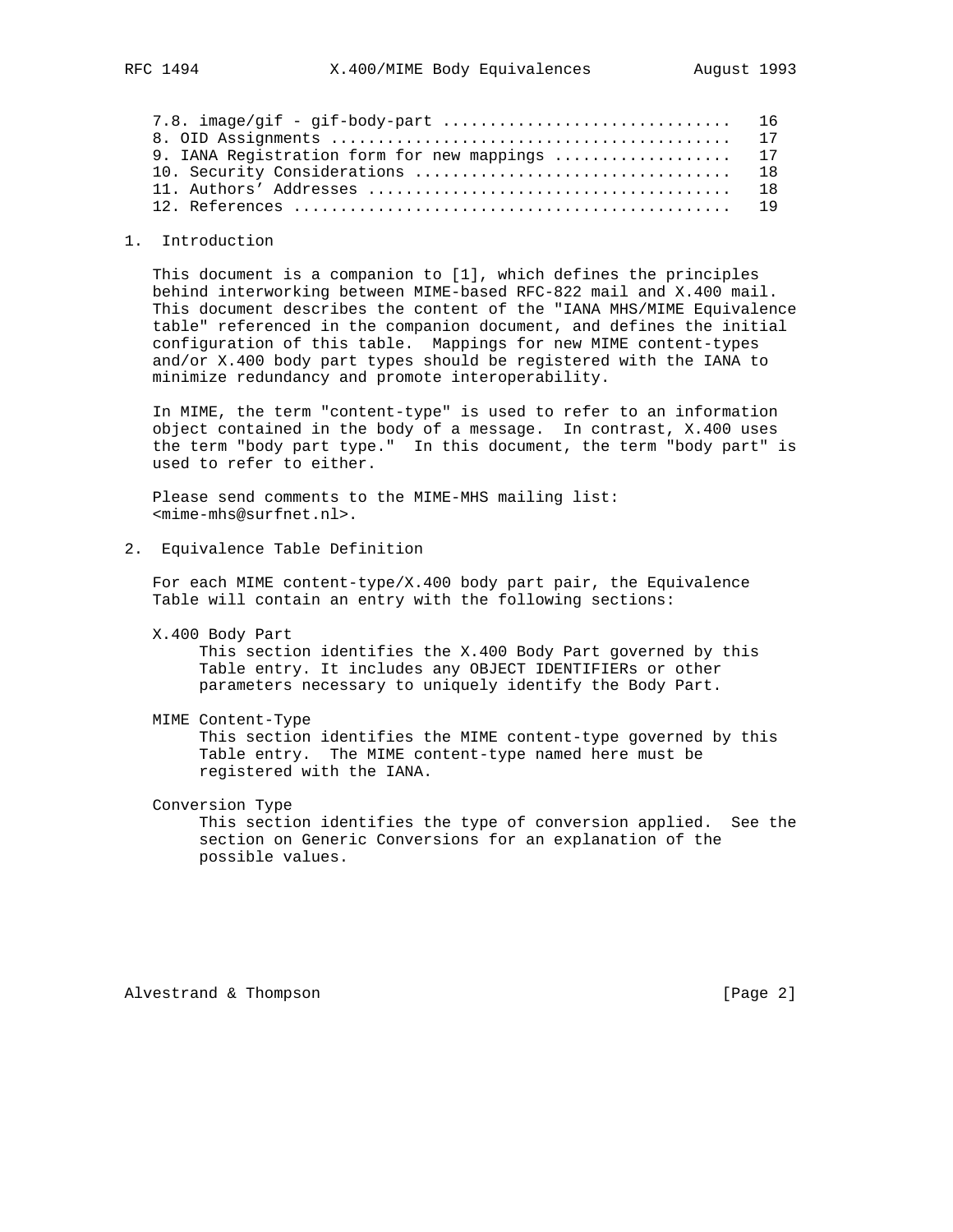Comments (optional)

 This section gives any additional commentary that might be useful in understanding the mapping between the X.400 and MIME representations.

 The initial Equivalence Table entries in this document are described using this convention. Any future submissions to the IANA should follow this format.

- 3. Generic conversions
- 3.1. Byte copy

 This is the trivial case, that is, no conversion at all. The byte stream is simply copied between MIME and X.400.

This is the preferred conversion, since it is the simplest.

 Implementors and vendors will be registering OBJECT IDENTIFIERs and MIME content-types for their various objects. They are STRONGLY ENCOURAGED to specify their content formats such that a gateway can use Byte Copy to map between them.

 Note that in some cases, it is necessary to define exactly which ASN.1 construct to replace with the content of the MIME object.

3.2. Text Conversion

 This type of conversion applies to text objects that cannot be mapped using a simple Byte Copy. Conversion involves scanning and reformatting the object. For example, the MIME and X.400 objects might differ in their encoding of nonstandard characters, or line or page breaks.

### 3.3. Image Conversion

 This conversion type applies to raster images, like Group 3 Facsimile or JPEG. Again, it differs from Byte Copy in that it involves scanning reformatting the byte stream. It differs from Text Conversion in that it is pixel- oriented, rather than character oriented.

## 3.4. Tunneling

 This is not a conversion at all, but an encapsulation of the object. This is the fallback conversion, used when no explicit mapping applies.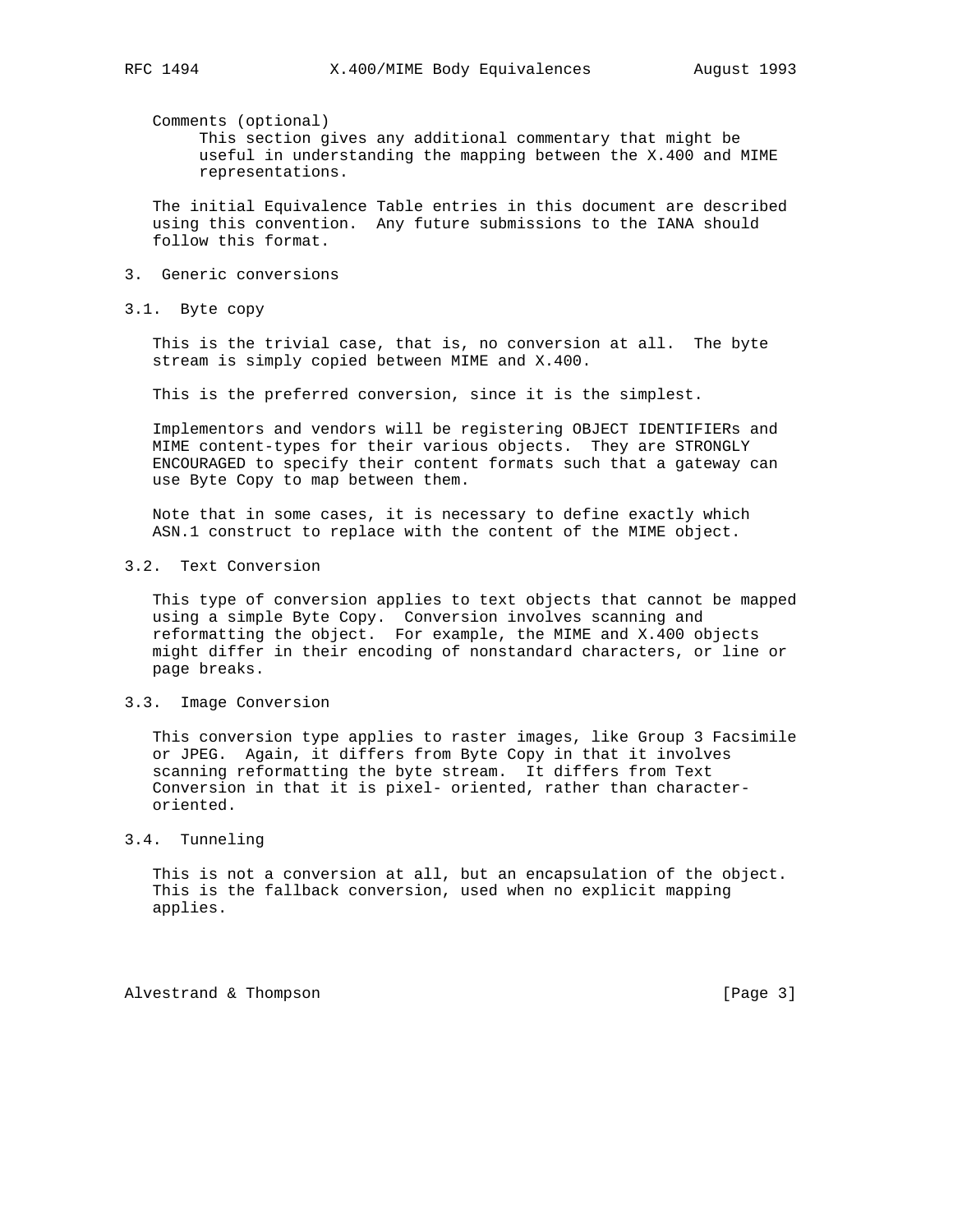# 4. Conversion Table for known X.400 and MIME Types

 This section itemizes the equivalences for all currently known MIME content-types and X.400 body parts.

## 4.1. MIME to X.400 Table

| MIME content-type        | X.400 Body Part            | Section  |
|--------------------------|----------------------------|----------|
|                          |                            |          |
| text/plain               |                            |          |
| charset=us-ascii         | ia5-text                   | 7.1      |
| $charset = iso-8859-x$   | EBP - GeneralText          | 7.2      |
| text/richtext            | no mapping defined         | 5.2      |
| application/oda          | $EBP - ODA$                | 7.4      |
| application/octet-stream | bilaterally-defined        | 7.3      |
| application/postscript   | EBP - mime-postscript-body | 5.4, 7.6 |
| image/q3fax              | q3-facsimile               | 6.2, 7.5 |
| image/jpeg               | $EBP - mime-jpeg-body$     | 5.5, 7.7 |
| image/qif                | $EBP - mime-gif-body$      | 5.6, 7.8 |
| audio/basic              | no mapping defined         | 5.2      |
| video/mpeg               | no mapping defined         | 5.2      |
|                          |                            |          |

Abbreviation: EBP - Extended Body Part

## 4.2. X.400 to MIME Table

## Basic Body Parts

| X.400 Basic Body Part                                                                                                                                                                  | MIME content-type                                                                                                                                                                                                                         | Section                                                          |
|----------------------------------------------------------------------------------------------------------------------------------------------------------------------------------------|-------------------------------------------------------------------------------------------------------------------------------------------------------------------------------------------------------------------------------------------|------------------------------------------------------------------|
| . _ _ _ _ _ _ _ _ _ _ _ _ _ _<br>ia5-text<br>voice<br>q3-facsimile<br>q4-class1<br>teletex<br>videotex<br>encrypted<br>bilaterally-defined<br>nationally-defined<br>externally-defined | text/plain;charset=us-ascii 7.1<br>No Mapping Defined<br>image/q3fax<br>no mapping defined<br>no mapping defined<br>no mapping defined<br>no mapping defined<br>application/octet-stream<br>no mapping defined<br>See Extended Body Parts | 6.1<br>6.2, 7.5<br>6.1<br>6.1<br>6.1<br>6.1<br>7.3<br>6.1<br>6.1 |
| X.400 Extended Body Part MIME content-type                                                                                                                                             |                                                                                                                                                                                                                                           | Section                                                          |
| GeneralText<br>ODA<br>mime-postscript-body<br>mime-jpeg-body<br>mime-gif-body                                                                                                          | text/plain;charset=iso-8859-x<br>application/oda<br>application/postscript<br>image/ipeq<br>image/qif                                                                                                                                     | 7.2<br>7.4<br>5.3, 7.6<br>5.4, 7.7<br>5.5, 7.8                   |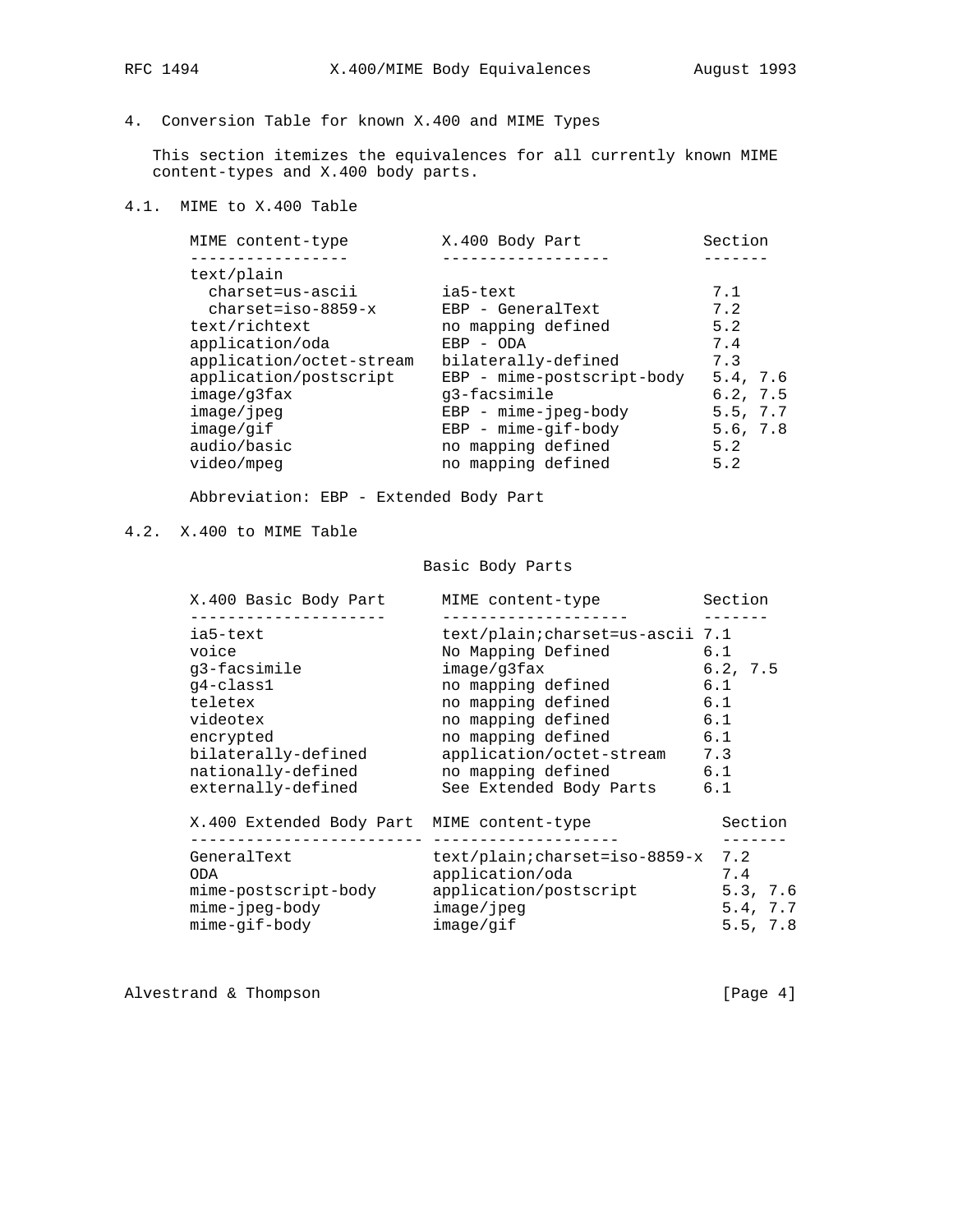- 
- 5. Newly defined X.400 Body Parts

 This section defines new X.400 Body Parts for the purposes of interworking with MIME.

 All new X.400 Body Parts defined here will be Extended Body Parts, as defined in CCITT Recommendation X.420 [2].

5.1. Use of OBJECT IDENTIFIERs and ASN.1 MACROS

X.420 dictates that Extended Body Parts shall:

- (1) use OBJECT IDENTIFIERs (OIDs) to uniquely identify the contents, and
- (2) be defined by using the ASN.1 Macro:

 EXTENDED-BODY-PART-TYPE MACRO::= BEGIN TYPE NOTATION ::= Parameters Data VALUE NOTATION ::= value (VALUE OBJECT IDENTIFIER) Parameters ::= "PARAMETERS" type "IDENTIFIED" "BY" value(OBJECT IDENTIFIER) | empty; Data ::= "DATA" type END

To meet these requirements, this document uses the OID

mime-mhs-bodies

 defined in [1], as the root OID for X.400 Extended Body Parts defined for MIME interworking.

 Each Extended Body Part contains Data and optional Parameters, each being named by an OID. To this end, two OID subtrees are defined under mime-mhs-bodies, one for Data, and the other for Parameters:

> mime-mhs-bp-data OBJECT IDENTIFIER ::= { mime-mhs-bodies 1 } mime-mhs-bp-parameter OBJECT IDENTIFIER ::= { mime-mhs-bodies 2 }

 All definitions of X.400 body parts submitted to the IANA for registration must use the Extended Body Part Type macro for the definition. See the next section for an example.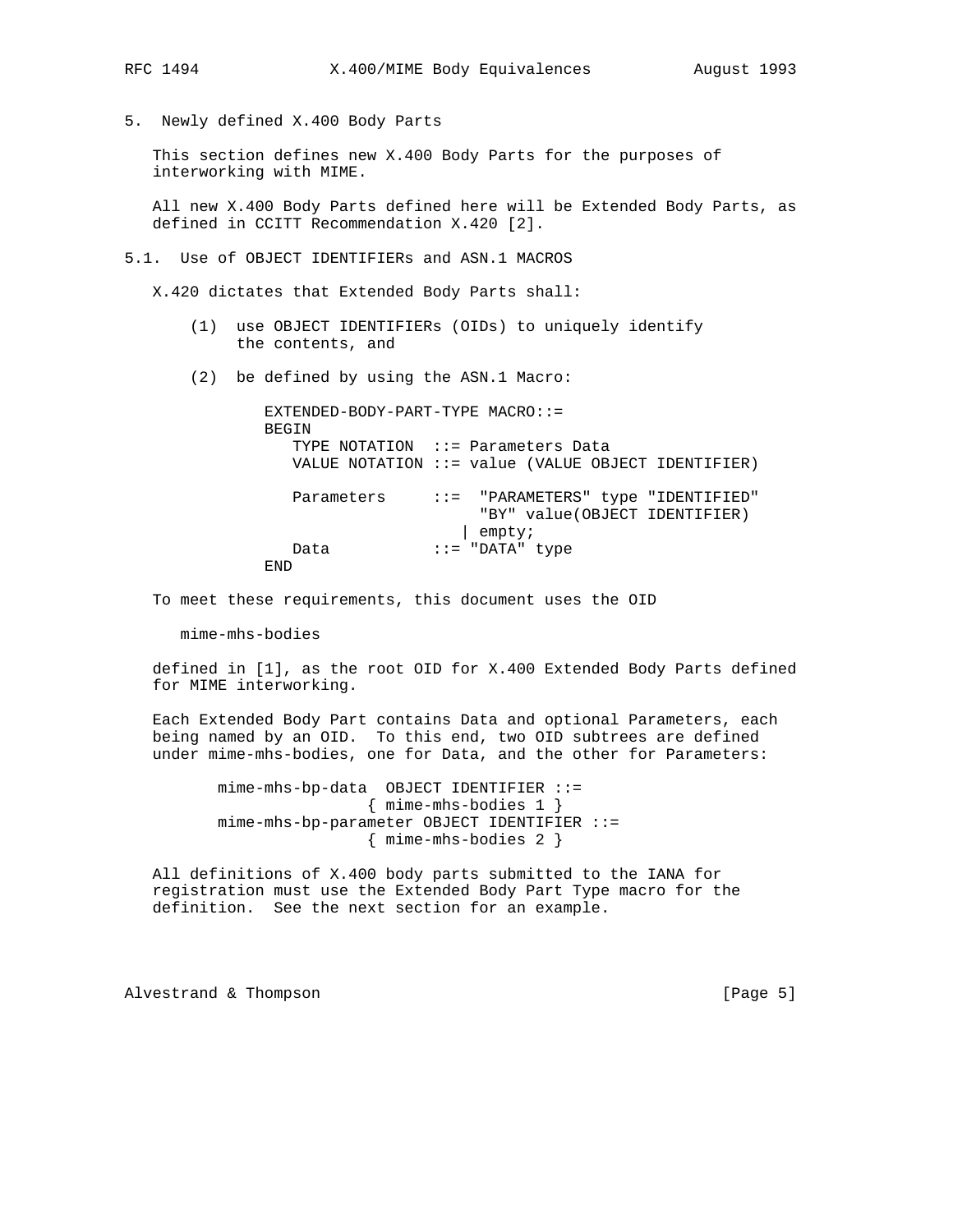Lastly, the IANA will use the mime-mhs-bp-data and mime-mhs-bp parameter OIDs as root OIDs for any new MIME content-type/subtypes that aren't otherwise registered in the Equivalence Table.

5.2. The Generic MIME Extended Body Part

 The following X.400 Body Part is defined to carry any MIME content type for which there is no explicit IANA registered mapping.

 mime-body-part EXTENDED-BODY-PART-TYPE PARAMETERS MimeParameters IDENTIFIED BY mime-generic-parameters DATA OCTET STRING ::= mime-generic-data MimeParameters ::= SEQUENCE { content-type IA5String, content-parameters SEQUENCE OF SEQUENCE { parameter IA5String, parameter-value IA5String } -- from RFC-1327, sec. 5.1.12 other-header-fields RFC822FieldList } mime-generic-parameters OBJECT IDENTIFIER ::= { mime-mhs-bp-parameter 1 } mime-generic-data OBJECT IDENTIFIER ::= { mime-mhs-bp-data 1 } To convert the MIME content-type into the X.400 mime- body-part: (1) Copy the "type/subtype" string from the MIME Content-Type: header field into MimeParameters.content-type (2) For each "parameter=value" string in the MIME Content-Type header field, create a MimeParameters.content-parameters structure, and copy the "parameter" string into MimeParameters.content parameters.parameter field and the "value" string into the paired MimeParameters.content parameters.parameter-value field.

(3) Convert the MIME body part into its canonical form.

Alvestrand & Thompson **being a set of the set of the set of the set of the set of the set of the set of the set of the set of the set of the set of the set of the set of the set of the set of the set of the set of the set**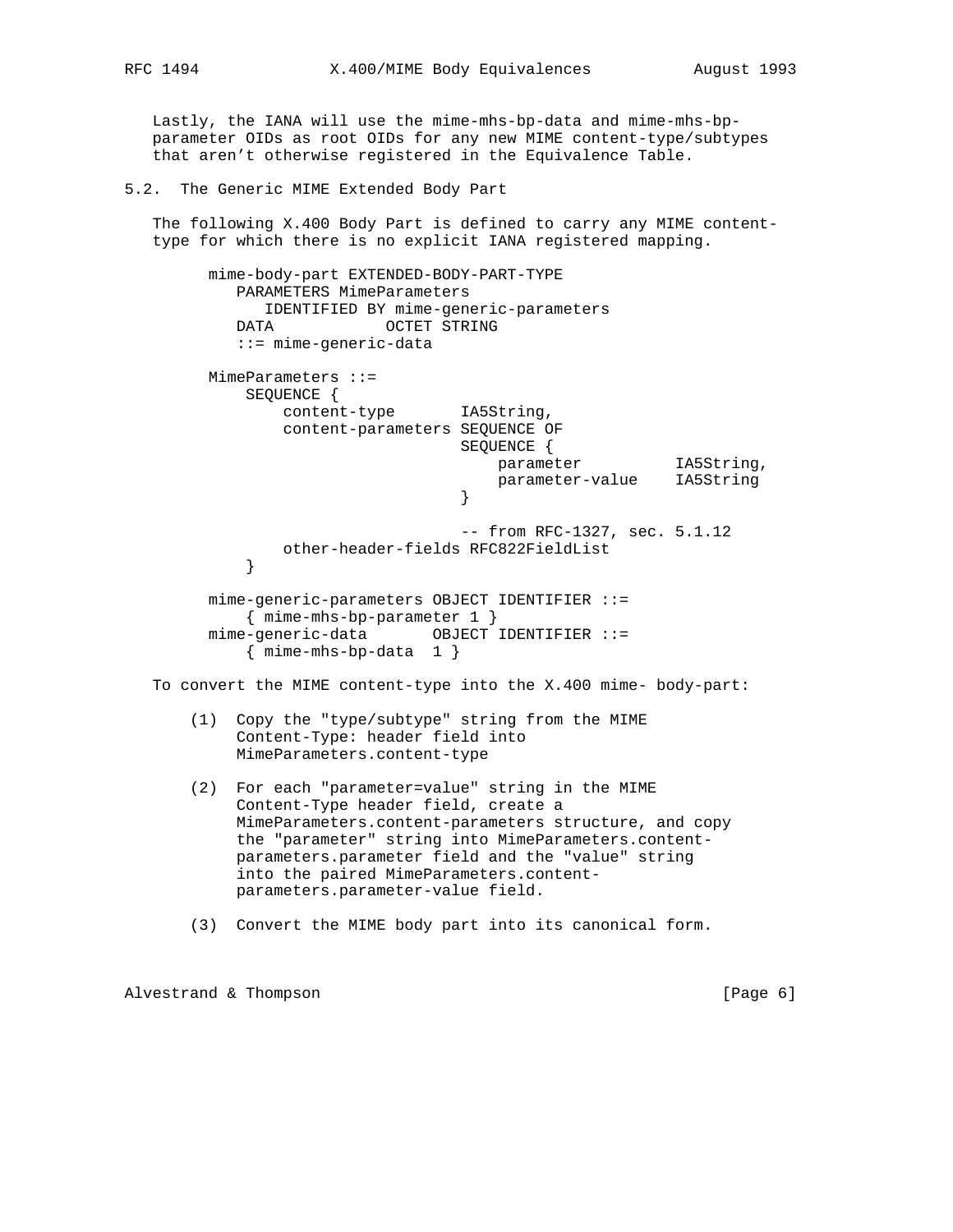(See appendix H of RFC 1341 [3] for a discussion of canonical in this context.) Said another way, reverse the transfer encoding to recover the original byte stream.

- (4) Copy the canonical byte stream into the mime-body part.data octet string.
- (5) Remove the Content-type and the Content-transfer encoding header fields from the MIME body part's RFC822 header.
- (6) Any header fields starting with "Content-" in the MIME body part is placed in the optional other header-fields structure. Note that this can only occur when the MIME content-type occurs as part of a "multipart" content-type.

 The mapping from the X.400 mime-body-part to a MIME content-type is the inverse of the above steps.

5.3. The PostScript body part

 The following Extended Body Part is defined for PostScript data streams. It has no parameters.

postscript-body-part EXTENDED-BODY-PART-TYPE

 DATA OCTET STRING ::= mime-postscript-body

 mime-postscript-body OBJECT IDENTIFIER ::= { mime-mhs-bp-data 2 }

### 5.4. The JPEG body part

 The following Extended Body Part is defined for JPEG data streams. It has no parameters.

> jpeg-body-part EXTENDED-BODY-PART-TYPE DATA OCTET STRING ::= mime-jpeg-body mime-jpeg-body OBJECT IDENTIFIER ::=

> > { mime-mhs-bp-data 3 }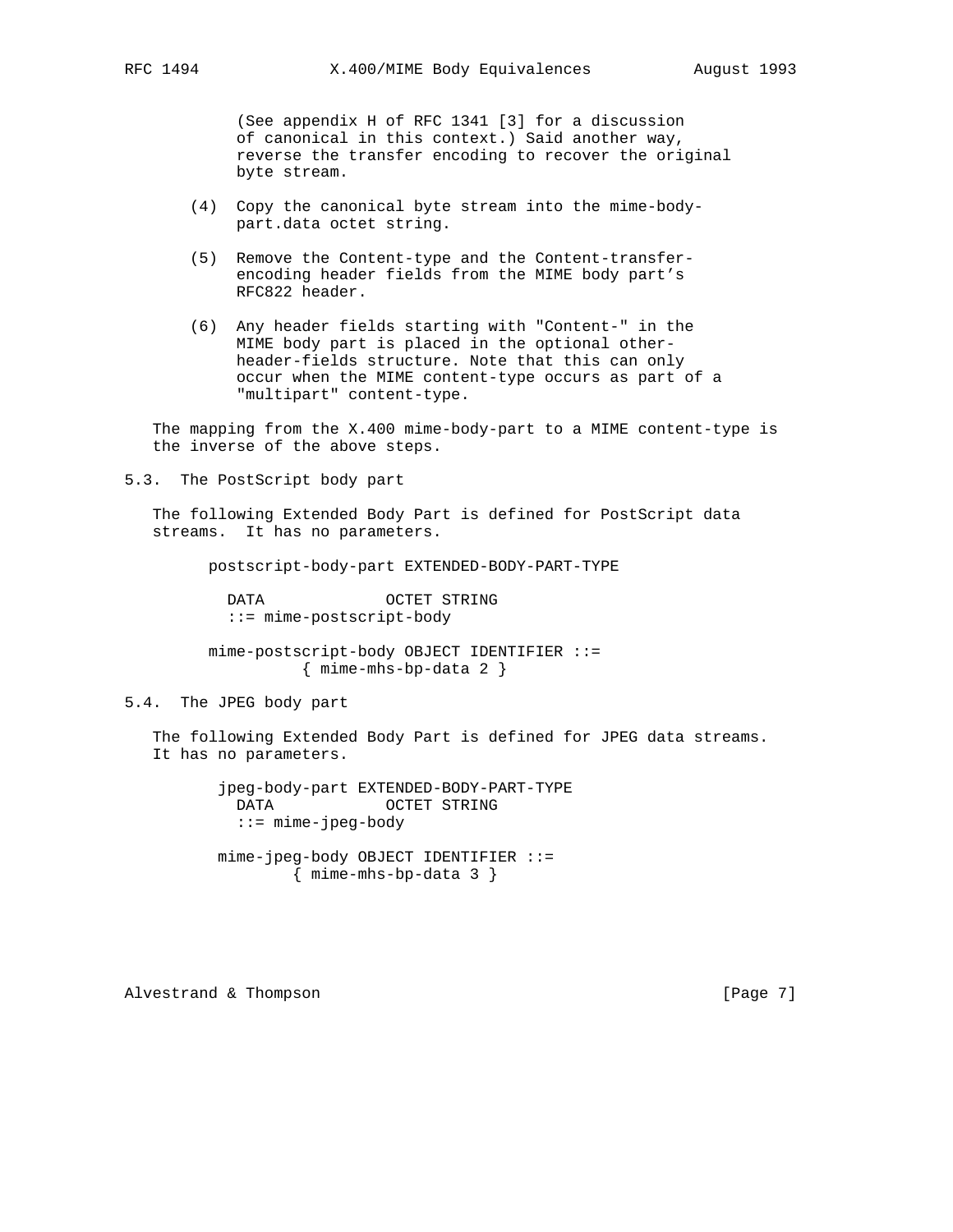5.5. The GIF body part

 The following Extended Body Part is defined for GIF data streams. It has no parameters.

> gif-body-part EXTENDED-BODY-PART-TYPE DATA OCTET STRING ::= mime-gif-body

 mime-gif-body OBJECT IDENTIFIER ::= { mime-mhs-bp-data 4 }

6. Newly defined MIME content-types

 This section defines new MIME content-types for the purposes of interworking with X.400.

6.1. The application/x400-bp content-type

 This content-type is defined to carry any X.400(88) body part for which there is no registered IANA mapping.

The content-type field is

application/x400-bp

The parameters are:

bp-type=<INTEGER or OBJECT IDENTIFIER>

 The body contains the raw ASN.1 IPM.body octet stream, including the initial tag octet.

 If the body is a basic body part, the bp-type parameter is set to the number of the body part's context-specific tag, that is, the tag of the IPMS.Body.BodyPart component.

 If the body is an Extended Body Part, the bp-type parameter is set to the OBJECT IDENTIFIER from

IPMS.body.externally-defined.data.direct-reference

 No attempt is made to turn the parameters of Extended Body Parts into MIME parameters. (This task is the responsibility of the recipient's UA).

For example, a basic VideotexBodyPart will have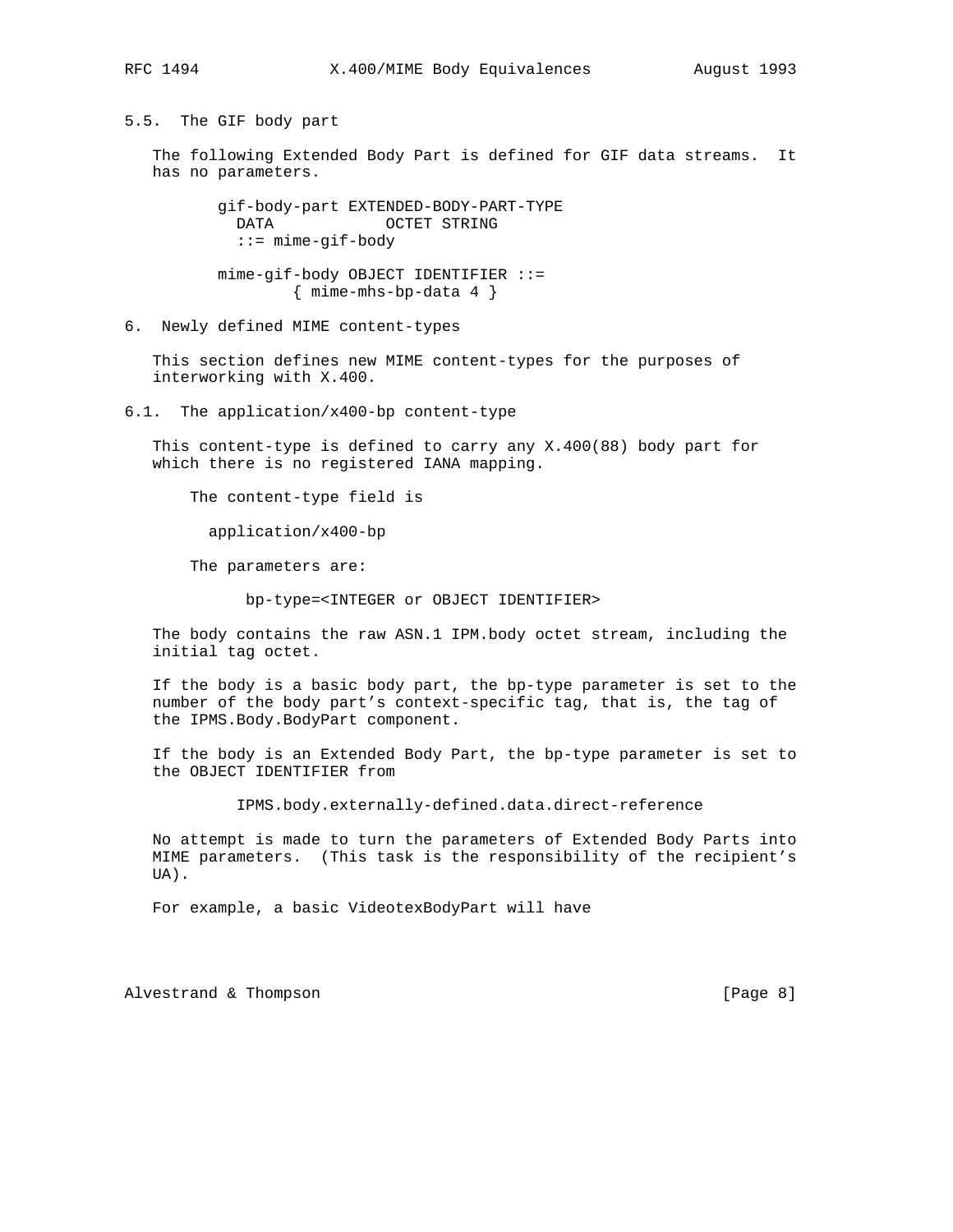Content-type=application/x400-bp; bp-type=6

whilst a Extended Videotex body part will have

Content-type=application/x400-bp; bp-type=2.6.1.4.5

 application/x400-bp will need a content-transfer-encoding of base64 or quoted-printable when carried in 7-bit MIME. Since there is no way to know beforehand the content, it is recommended to just inspect the first 1 KByte or so of data and choose the one that seems to produce the more compact encoding.

If this is not feasible, Base64 is recommended.

6.2. The image/g3fax content-type

This content-type is defined to carry G3 Facsimile byte streams.

In general, a G3Fax image contains 3 pieces of information:

- (1) A set of flags indicating the particular coding scheme. CCITT Recommendation T.30 defines how the flags are transmitted over telephones. In this medium, the flags are carried as parameters in the MIME content-type header field.
- (2) A structure that divides the bits into pages. CCITT recommendation T.30 describes how to define page boundaries. A page break algorithm is defined here that is independent of how the image data is conveyed.
- (3) For each page, a sequence of bits that form the encoding of the image. CCITT recommendation T.4 defines the bit image format. This is used without change.

### 6.2.1. G3Fax Parameters

The following parameters are defined:

- (1) page-length possible values: A4, B4 and Unlimited
- (2) page-width possible values: A3, A4, B4
- (3) encoding possible values: 1-dimensional, 2 dimensional, Uncompressed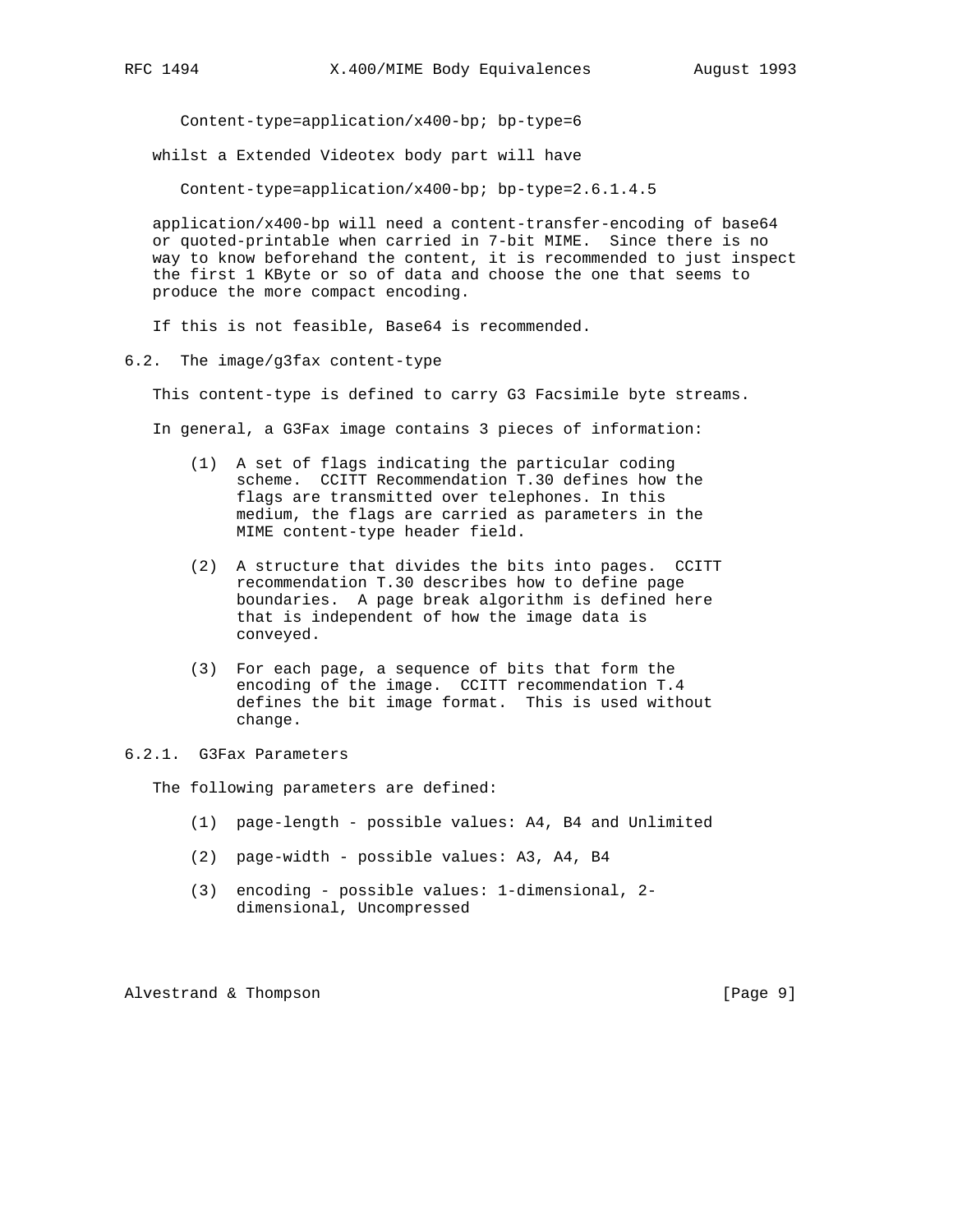- (4) resolution possible values: Fine, Coarse
- (5) DCS a bit string, represented in Base64.
- (6) pages an integer, giving the number of pages in the document

If nothing is specified, the default parameter settings are:

 page-length=A4 page-width=A4 encoding=1-dimensional resolution=Coarse

 It is possible (but misleading) to view the representation of these values as single-bit flags. They correspond to the following bits of the T.30 control string and X.400 G3FacsimileParameters:

| Parameter |                                                                           |            | $T.30$ bit | X.400 bit |  |
|-----------|---------------------------------------------------------------------------|------------|------------|-----------|--|
|           | page-length=A4<br>page-length=B4<br>page-length=Unlimited                 | 19<br>20   | no bit set | 21<br>20  |  |
|           | page-width=A4<br>page-width=A3<br>page-width=B4                           | 18<br>17   | no bit set | 22<br>23  |  |
|           | encoding=1-dimensional<br>encoding=2-dimensional<br>encoding=Uncompressed | - 16<br>26 | no bit set | 8<br>30   |  |
|           | resolution=Coarse<br>resolution=Fine                                      | 15         | no bit set | 9         |  |

 The reason for the different bit numbers is that X.400 counts bits in an octet from the MSB down to the LSB, while T.30 uses the opposite numbering scheme.

 If any bit but these are set in the Device Control String, the DCS parameter should be supplied.

### 6.2.2. Content Encoding

 X.400 defines the g3-facsimile data stream as a SEQUENCE of BIT STRINGs. Each BIT STRING is a page of facsimile image data, encoded as defined by Recommendation T.4. The following content encoding is reversible between MIME and X.400 and ensures that page breaks are

Alvestrand & Thompson [Page 10]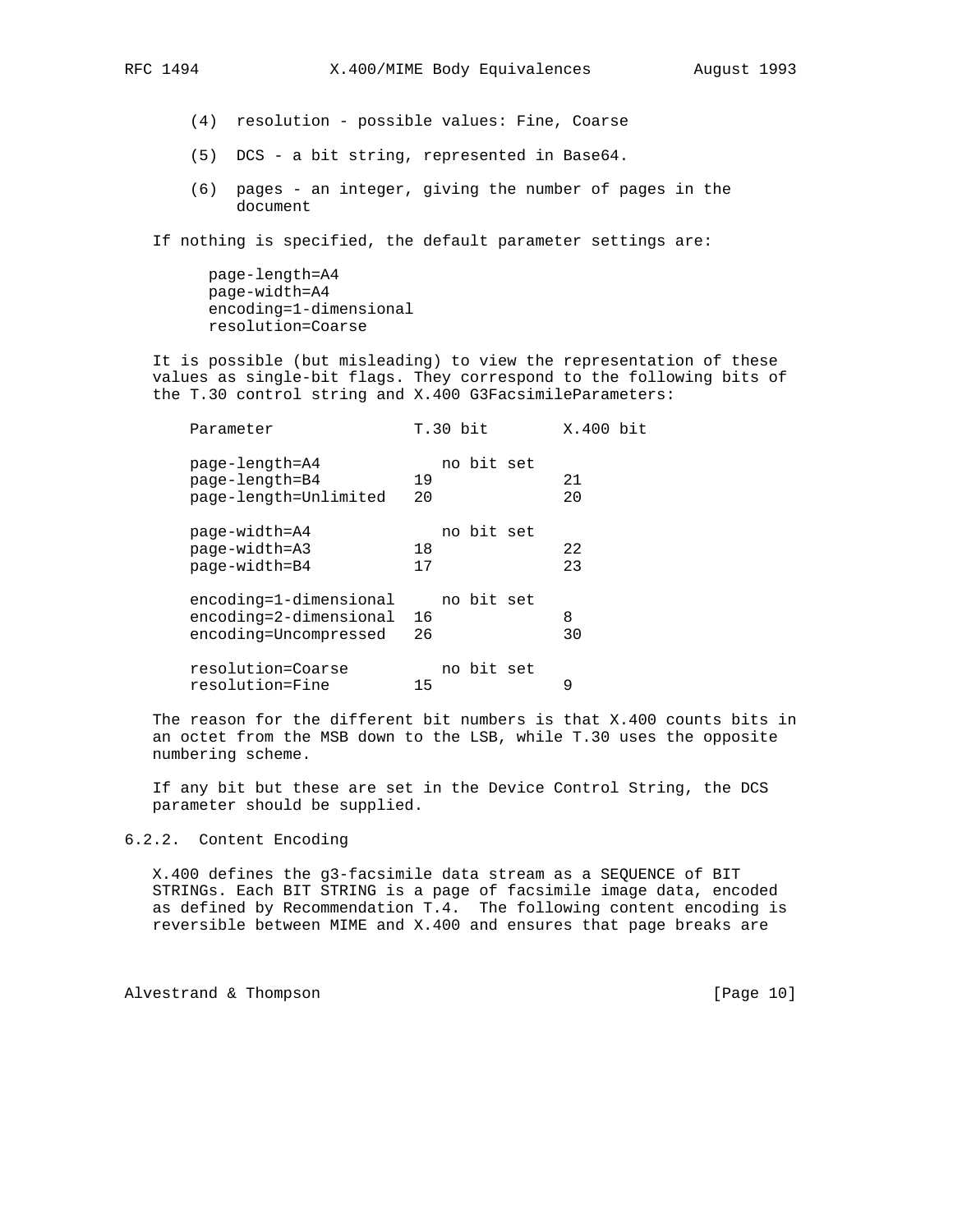honored in the MIME representation.

An EOL is defined as a bit sequence of

000000000001 (eleven zeroes and a one).

 Each page of the message is delimited by a sequence of six (6) EOLs that MUST start on a byte boundary. The image bit stream is padded as needed to achieve this alignment.

 Searching for the boundary is a matter of searching for the byte sequence (HEX) 00 10 01 00 10 01 00 10 01, which cannot occur inside the image.

 See Section 7.5 for the algorithm on conversion between this encoding and the X.400 encoding.

 The Base64 content-transfer-encoding is appropriate for carrying this content-type.

6.3. The Application/ODA content-type

 The "ODA" subtype of application is used to indicate that a body contains information encoded according to the Office Document Architecture [4] standards, using the ODIF representation format. For application/oda, the Content- Type line should also specify an attribute/value pair that indicates the document application profile (DAP), using the key word "profile", and the document class, using the keyword "class".

 For the keyword "class", the values "formatted", "processable" and "formatted-processable" are legal values.

Thus an appropriate header field might look like this:

 Content-Type: application/oda; profile=Q112; class=formatted

Consult the ODA standard [4] for further information.

The Base64 content-transfer-encoding is appropriate for carrying ODA.

- 7. Equivalence Definitions
- 7.1. IA5Text text/plain

 X.400 Body Part: IA5Text MIME Content-type: text/plain; charset=US-ASCII

Alvestrand & Thompson [Page 11]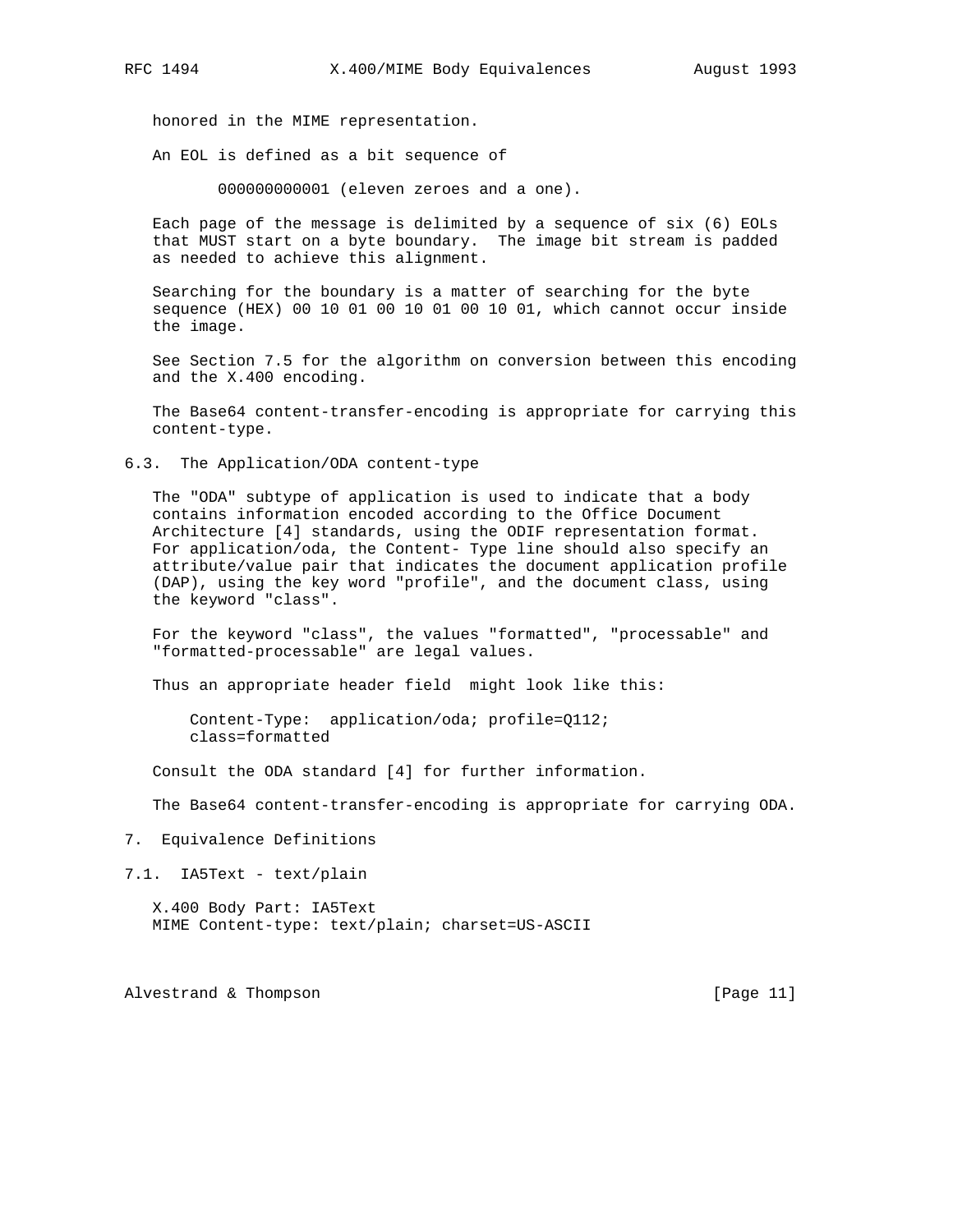Conversion Type: Byte copy Comments:

 When mapping from X.400 to MIME, the "repertoire" parameter is ignored.

 When mapping from MIME to X.400, the "repertoire" parameter is set to IA5 (5).

 NOTE: The MIME Content-type headers are omitted, when mapping from X.400 to MIME, if and only if the IA5Text body part is the only body part in the IPMS.Body sequence.

 NOTE: IA5Text specifies the "currency" symbol in position 2/4. This is converted without comment to the "dollar" symbol, since the author of this document has seen many documents in which the position was intended to indicate "dollar" while he has not yet seen one in which the "currency" symbol is intended.

 (For reference: The T.50 (1988) recommendation, which defines IA5, talks about ISO registered set number 2, while ASCII, using the "dollar" symbol, is ISO registered set number 6. There are no other differences.)

7.2. GeneralText - text/plain (ISO-8859)

 X.400 Body Part: GeneralText; CharacterSets in 6,100,101,109,110,126,127,138,144,148 MIME Content-Type: text/plain; charset=ISO-8859-(1-9) Conversion Type: Byte copy Comments:

 When mapping from X.400 to MIME, the character-set chosen from table below according to the value of Parameters.CharacterSets.

 When mapping from MIME to X.400, GeneralText is an Extended Body Part, hence it requires an OID. The OID for the GeneralText body is defined in [5], part 8, annex D, as  $\{2\,6\,1\,4\,11\}$ . The OID for the parameters is {2 6 1 11 11}.

 The Parameters.CharacterSets is set from table below according to the value of "charset"

 NOTE: The GeneralText body part is defined in ISO 10021-8 [5], and NOT in the corresponding CCITT recommendation. Its parameters were heavily modified in a defect report, and will be a SET OF INTEGER (indicating the ISO registry numbers of all the used sets) in the next version of the standard.

Alvestrand & Thompson [Page 12]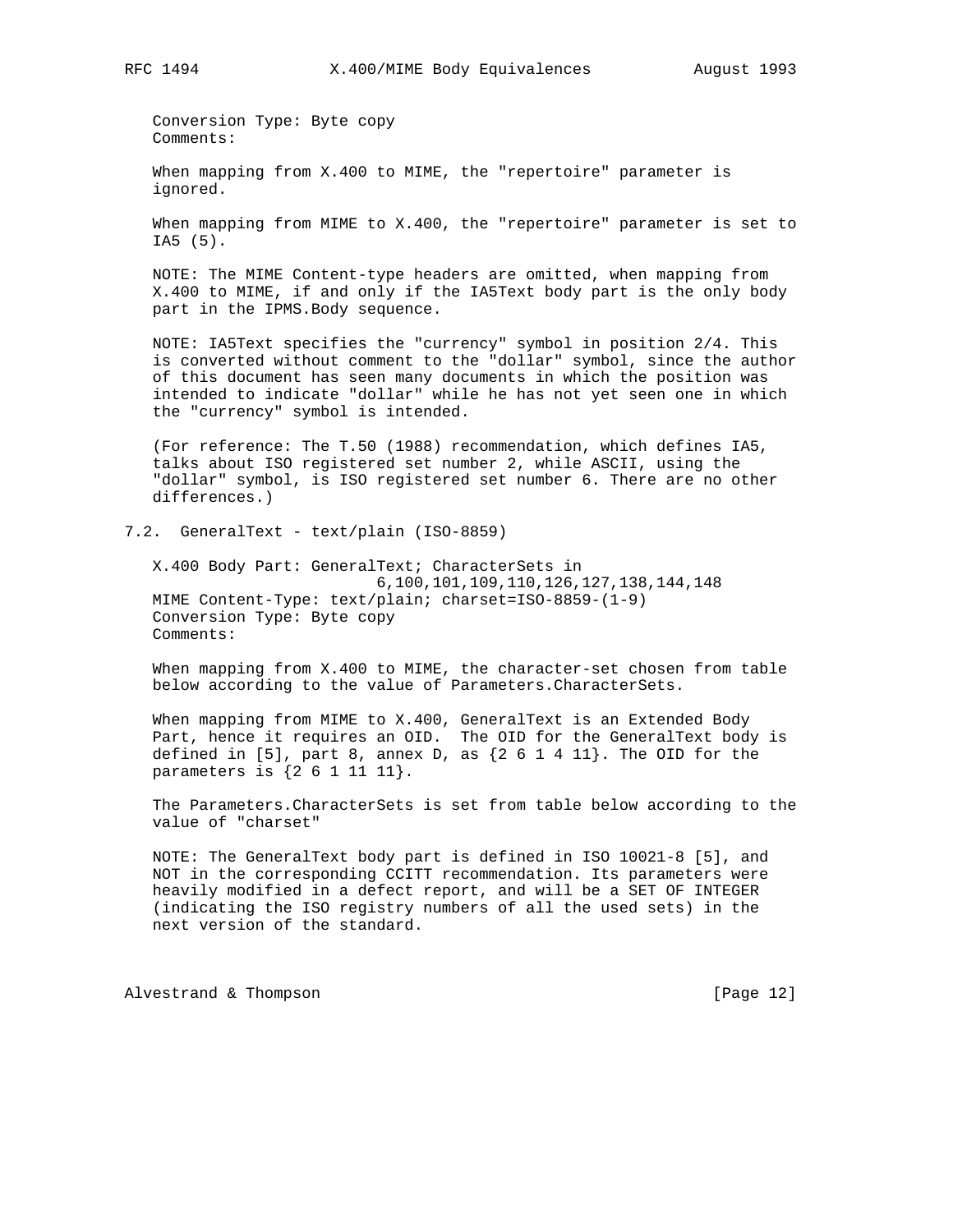The following table lists the MIME character sets and the corresponding ISO registry numbers. If no correspondence is found, this conversion fails, and the generic body part approach is used.

| MIME charset | ISO IR numbers | Comment                                 |
|--------------|----------------|-----------------------------------------|
|              |                |                                         |
| $ISO-8859-1$ | 6.100          | West European "8-bit ASCII"             |
| $ISO-8859-2$ | 6, 101         | East European                           |
| $ISO-8859-3$ | 6.109          | <regarded as="" obsolete=""></regarded> |
| $ISO-8859-4$ | 6, 110         | <regarded as="" obsolete=""></regarded> |
| $ISO-8859-5$ | 6, 144         | Cyrillic                                |
| ISO-8859-6   | 6.127          | Arabic                                  |
| $ISO-8859-7$ | 6, 126         | Greek                                   |
| $ISO-8859-8$ | 6, 138         | Hebrew                                  |
| $ISO-8859-8$ | 6, 148         | Other Latin-using languages             |

 When converting from MIME to X.400, generate the correct OIDs for use in the message envelope's Encoded Information Types by looking up the ISO IR number in the above table, and then appending it to the id cs-eit-authority {1 0 10021 7 1 0} OID.

 The escape sequences to designate and invoke the relevant character sets in their proper positions must be added to the front of the GeneralText character string.

### 7.3. BilaterallyDefined - application/octet-stream

 X.400 Body Part: BilaterallyDefined MIME Content-Type: Application/Octet-Stream (no parameters) Conversion Type: Byte copy Comments:

 When mapping from MIME to X.400, if there are parameters present in the Content-Type: header field, the conversion fails since the BilaterallyDefined Body Part does not have any corresponding ASN.1 parameters.

 DISCUSSION: The parameters "name" "type" and "conversions" are advisory, but may in some cases give vital hints on the expected handling of the file. The parameter "conversions" is not fully defined, but it is expected that it will be useful, so we cannot drop it and expect people to be satisfied.

 The parameter "padding" changes the interpretation of the last byte of the data, and so cannot be deleted.

 An option is to prepend an IA5 body part that contains the parameter text; this will aid unmodified readers, and can probably be made

Alvestrand & Thompson [Page 13]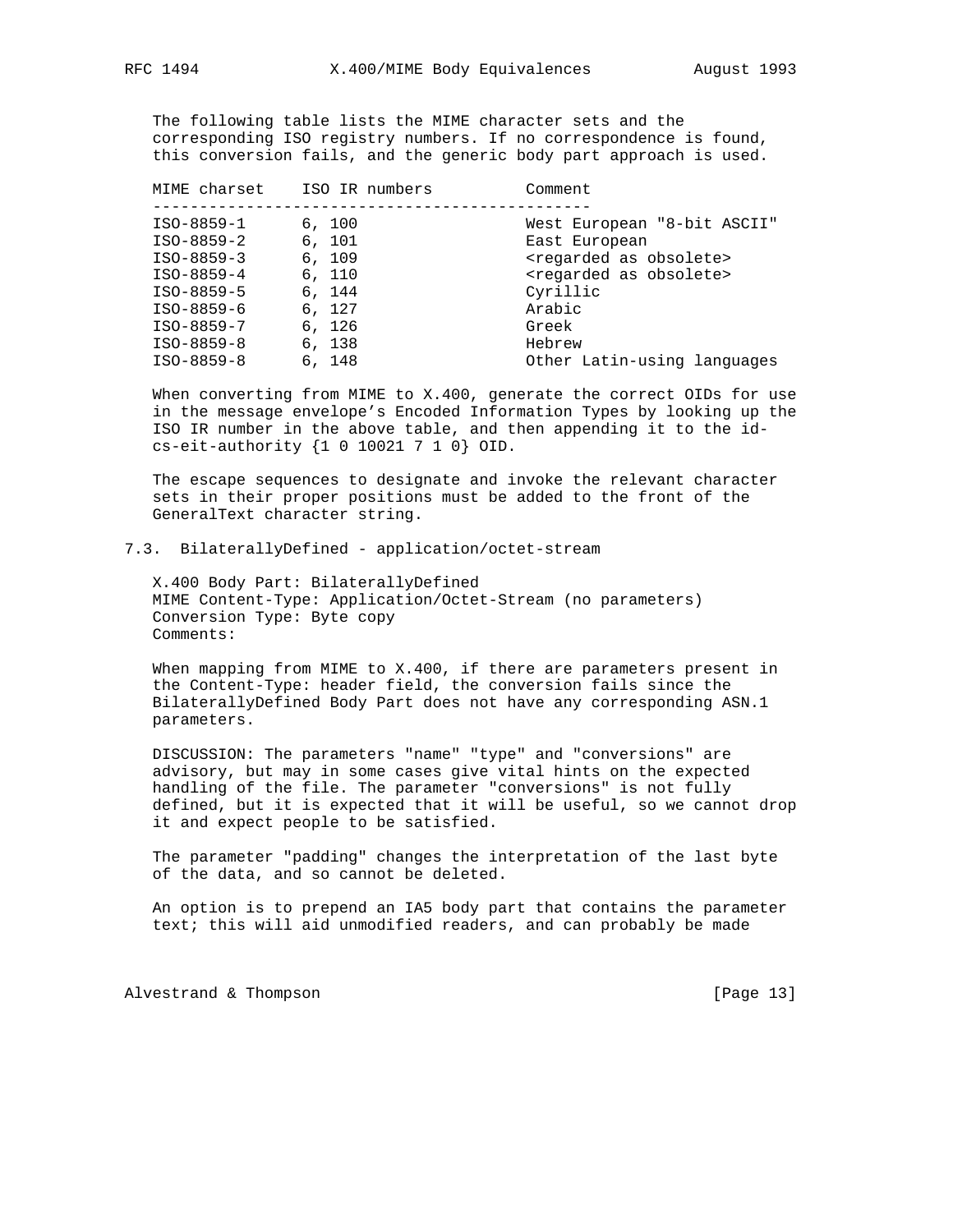reversible with suitable chicanery, but is it worth it????

 Also, use of BilaterallyDefined Body Parts is specifically deprecated in both 1988 and 1992 X.400. It is retained solely for backward compatibility with 1984 systems. 1992 X.400 defines a File Transfer Body Part to solve this problem (i.e. binary file transfer through email). The standard and its regional profiles are not solid enough yet to exploit as a solution for this problem.

7.4. ODA - application/oda

 X.400 Body Part: ODA MIME Content-Type: application/oda Conversion Type: Byte copy Comments:

 The ODA body part is defined in the CCITT document T.411 [6], appendix E, section E.2, "ODA identification in the P2 protocol of MHS"

An abbreviated version of its ASN.1 definition is:

 oda-body-part EXTENDED-BODY-PART-TYPE PARAMETERS OdaBodyPartParameters<br>DATA OdaData DATA **OdaTa** ::= id-et-oda

 OdaBodyPartParameters ::= SET { document-application-profile [0] OBJECT IDENTIFIER<br>document-architecture-class [1] INTEGER { document-architecture-class formatted (0) processable (1) formatted-processable(2)}}

 $id$ -et-oda OBJECT IDENTIFIER ::= { 2 8 1 0 1 }

Mapping from X.400 to MIME, the following is done:

 The Parameters.document-application-profile is mapped onto the MIME parameter "profile" according to the table below.

Profile OBJECT IDENTIFIER

 Q112 { iso (1) identified-organization (3) ewos (16) eg (2) oda (6) profile (0) q112 (1) }

 The Parameters.document-architecture-class is mapped onto the MIME parameter "class" according to the table below

Alvestrand & Thompson [Page 14]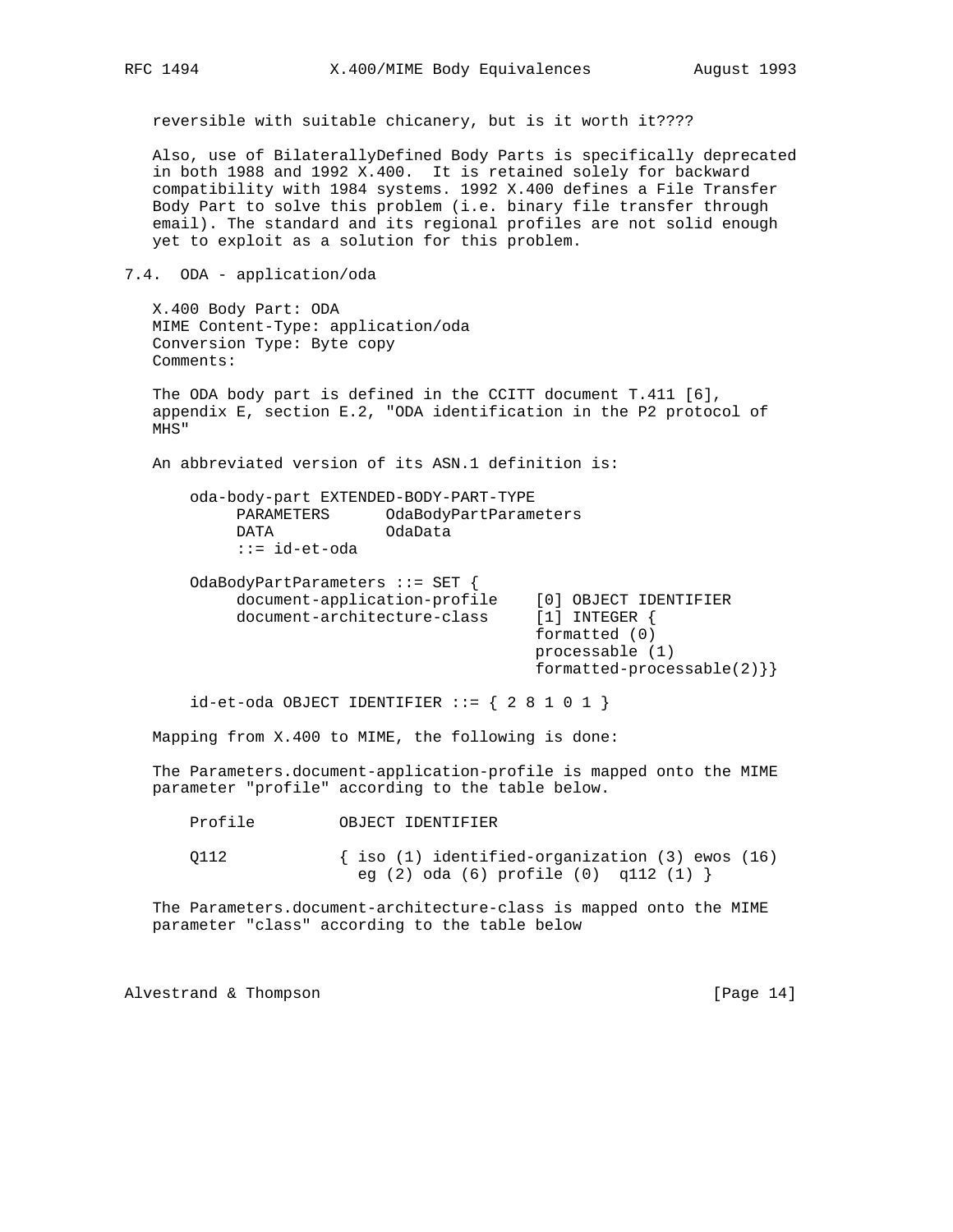String Integer

formatted formatted(0) processable processable(1) formatted-processable formatted-processable(2)

NOTE: This parameter is not defined in RFC 1341.

 The body of the MIME content-type is the Data part of the ODA body part.

When mapping from MIME to X.400, the following steps are done:

 The Parameters.document-application-profile and Parameters.document architecture-class are set from the tables above. If any of the parameters are missing, the values for Q112 and formatted-processable are used.

 It is an option for the gateway implementor to try to access them from inside the document, where they are defined as

document-profile.document-characteristics.document-architecture-class

document-profile.document-characteristics.document-application-profile

 Gateways are NOT required to do this, since the document characteristics are optional parameters. If a gateway does not, it simply uses the defaulting rules defined above.

 The OBJECT IDENTIFIERs for the document application profile and for ODA {2 8 0 0} must be added to the Encoded Information Types parameter of the message envelope.

7.5. g3-facsimile - image/g3fax

 X.400 Body part: g3-facsimile MIME Content-Type: image/g3fax Conversion Type: nearly Byte copy Comments:

 The Parameters of the X.400 G3Fax body part are mapped to the corresponding Parameters on the MIME Image/G3Fax body part and vice versa. Note that:

- (1) If fineResolution is not specified, pixels will be twice as tall as they are wide
- (2) If any bit not corresponding to a specially named

Alvestrand & Thompson [Page 15]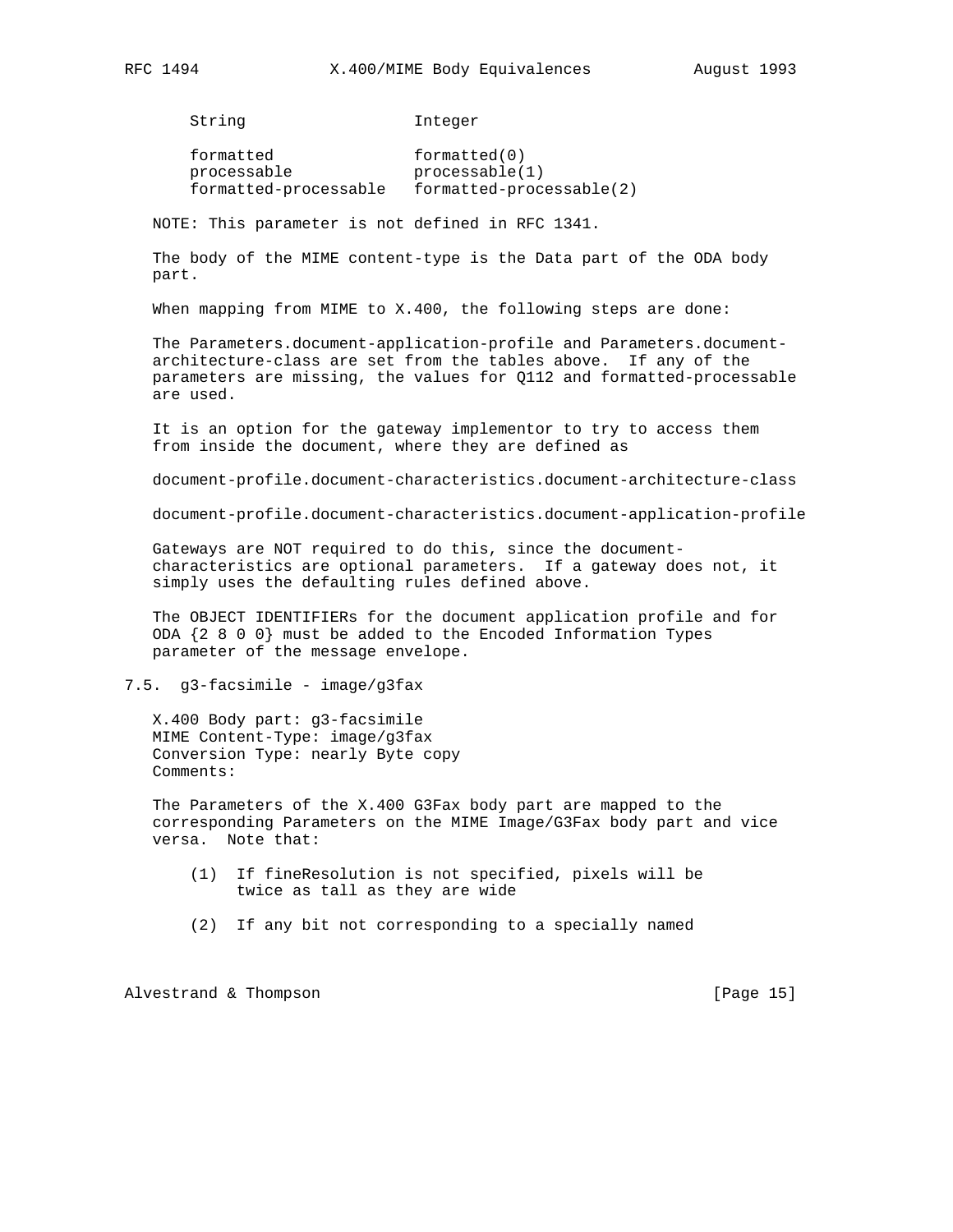option is set in the G3Fax NonBasicParameters, the "DCS" parameter must be used.

 (3) Interworking is not guaranteed if any bit apart from those specially named are used in the NonBasicParameters

From X.400 to G3Fax, the body is created in the following way:

- (1) Any trailing EOL markers on each bitstring is removed. The bistring is padded to a byte boundary.
- (2) 6 consecutive EOL markers are appended to each bitstring.
- (3) The padded bitstrings are concatenated together

 An EOL marker is the bit sequence 000000000001 (11 zeroes and a one). From G3Fax to X.400, the body is created in the following way:

- (1) The body is split into bitstrings at each occurrence of 6 consecutive EOL markers, and trailing EOLs and padding are removed
- (2) Each bitstring is made into an ASN.1 BITSTRING
- (3) The bitstrings are made into an ASN.1 SEQUENCE, which forms the body of the G3Fax body part.
- 7.6. application/postscript postscript-body-part

 X.400 Body Part: Extended Body Part, OID postscript-body-part MIME Content-Type: application/postscript Conversion Type: Byte Copy

7.7. application/jpeg - jpeg-body-part

 X.400 Body Part: Extended Body Part, OID jpeg-body-part MIME Content-Type: application/jpeg Conversion Type: Byte Copy

7.8. image/gif - gif-body-part

 X.400 Body Part: Extended Body Part, OID gif-body-part MIME Content-Type: application/gif Conversion Type: Byte Copy

Alvestrand & Thompson **being the set of the set of the set of the set of the set of the set of the set of the set of the set of the set of the set of the set of the set of the set of the set of the set of the set of the se**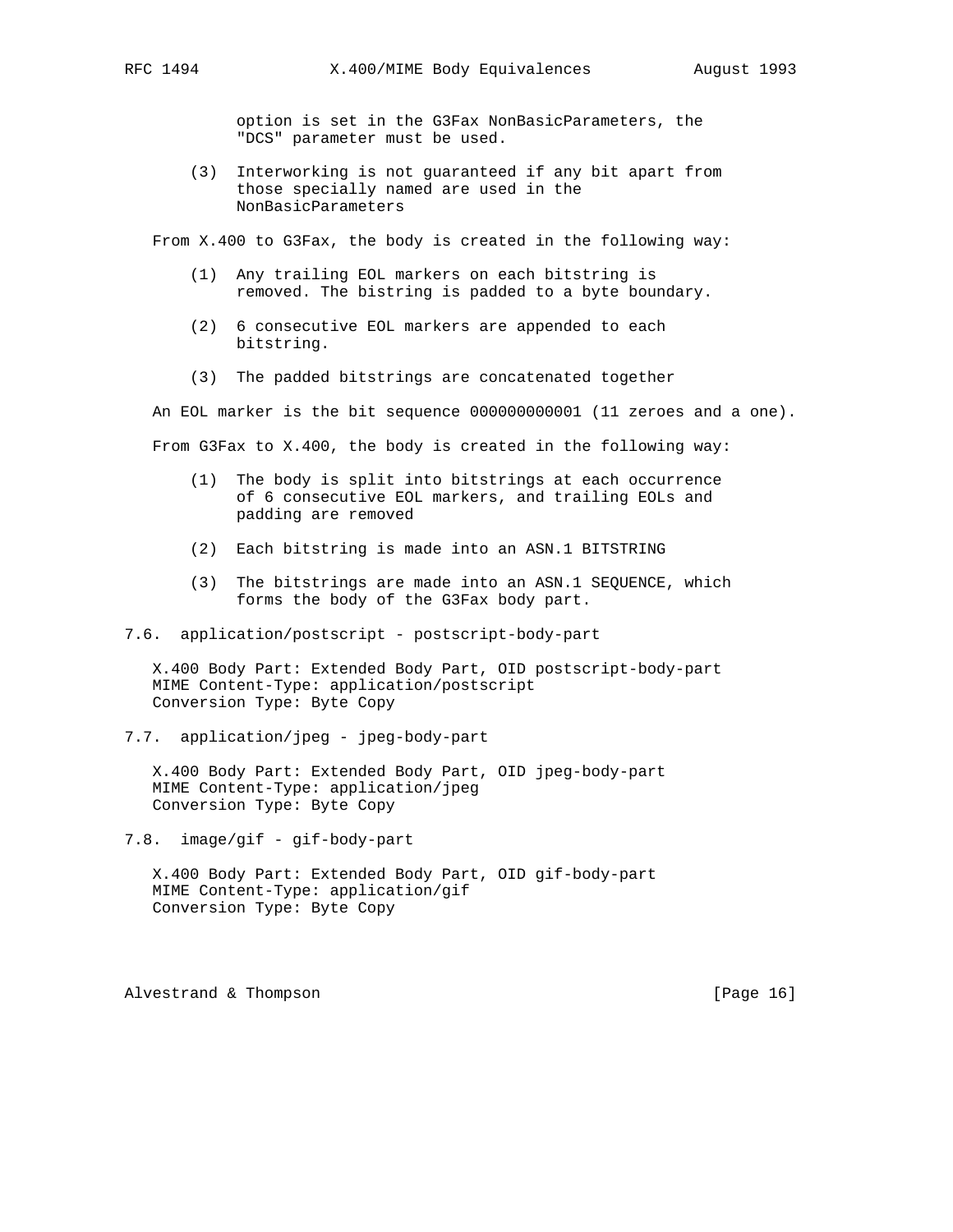```
8. OID Assignments
```

```
 MIME-MHS-MAPPINGS DEFINITIONS ::= BEGIN
```
 IMPORTS mail, mime-mhs, mime-mhs-bodies FROM MIME-MHS; mime-mhs-bp-data OBJECT IDENTIFIER ::= { mime-mhs-bodies 1} mime-mhs-bp-parameter OBJECT IDENTIFIER ::= { mime-mhs-bodies 2} mime-generic-data OBJECT IDENTIFIER ::= { mime-mhs-bp-data 1} mime-generic-parameters OBJECT IDENTIFIER ::= { mime-mhs-bp-parameter 1} mime-postscript-body OBJECT IDENTIFIER ::= { mime-mhs-bp-data 2} mime-jpeg-body OBJECT IDENTIFIER ::= { mime-mhs-bp-data 3} mime-gif-body OBJECT IDENTIFIER ::= { mime-mhs-bp-data 4}; 9. IANA Registration form for new mappings To: IANA@isi.edu Subject: Registration of new X.400/MIME content type mapping MIME type name: (this must have been registered previously with IANA) X.400 body part: X.400 Object Identifier for Data: (If left empty, an OID will be assigned by IANA under mime-mhs-bp-data) X.400 Object Identifier for Parameters: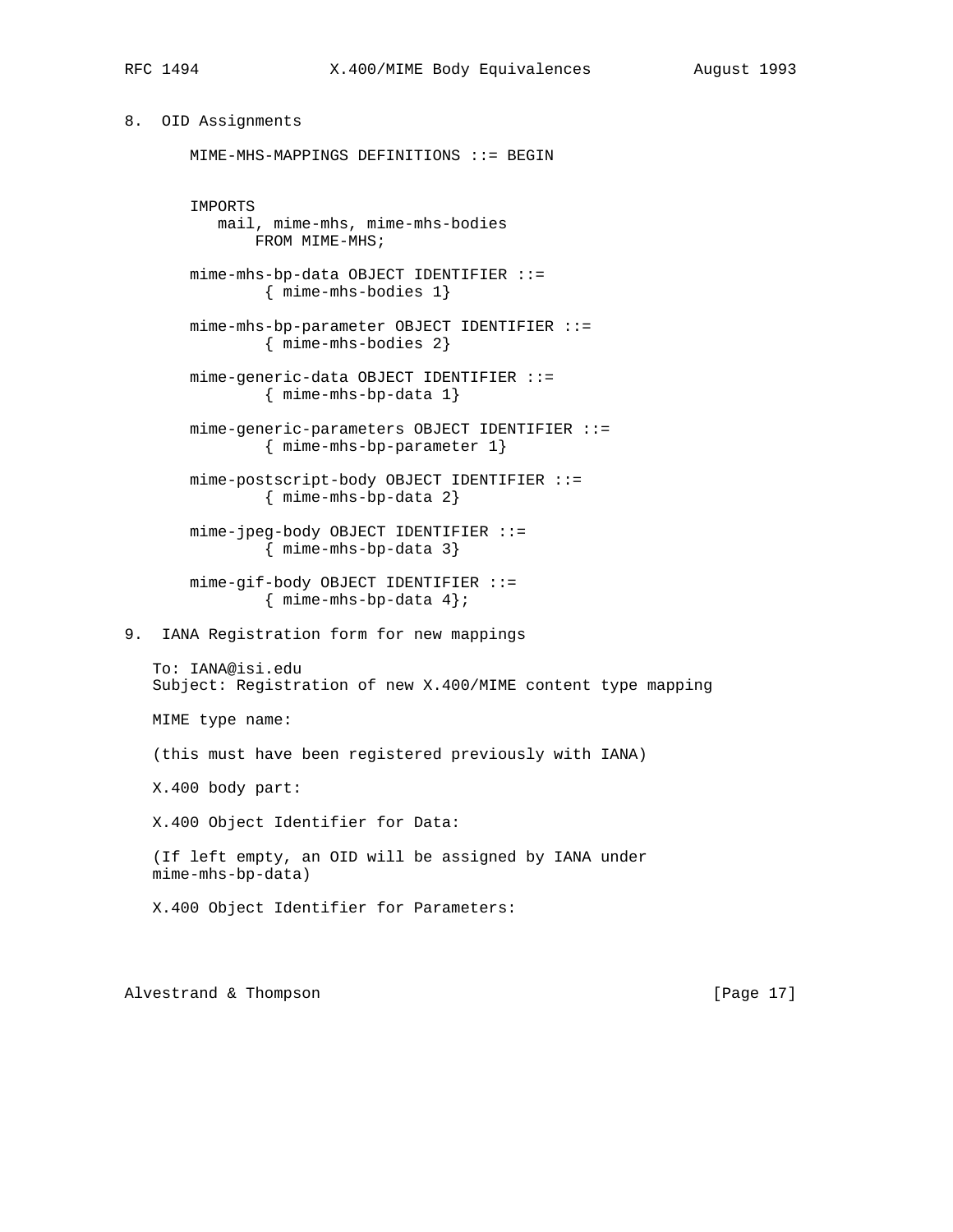(If left empty, an OID will be assigned by IANA under mime-mhs-bp-parameter. If it is not used, fill in the words NOT USED.)

X.400 ASN.1 Syntax:

 (must be an EXTENDED-BODY-PART-TYPE macro, or reference to a Basic body part type)

Conversion algorithm:

 (must be defined completely enough for independent implementation. It may be defined by reference to RFCs).

Person & email address to contact for further information:

INFORMATION TO THE SUBMITTER:

 The accepted registrations will be listed in the "Assigned Numbers" series of RFCs. The information in the registration form is freely distributable.

10. Security Considerations

Security issues are not discussed in this memo.

11. Authors' Addresses

 Harald Tveit Alvestrand SINTEF DELAB N-7034 Trondheim NORWAY

EMail: Harald.Alvestrand@delab.sintef.no

 Steven J. Thompson Soft\*Switch, Inc. 640 Lee Road Wayne, PA 19087

 Phone: (215) 640-7556 EMail: sjt@gateway.ssw.com

Alvestrand & Thompson [Page 18]